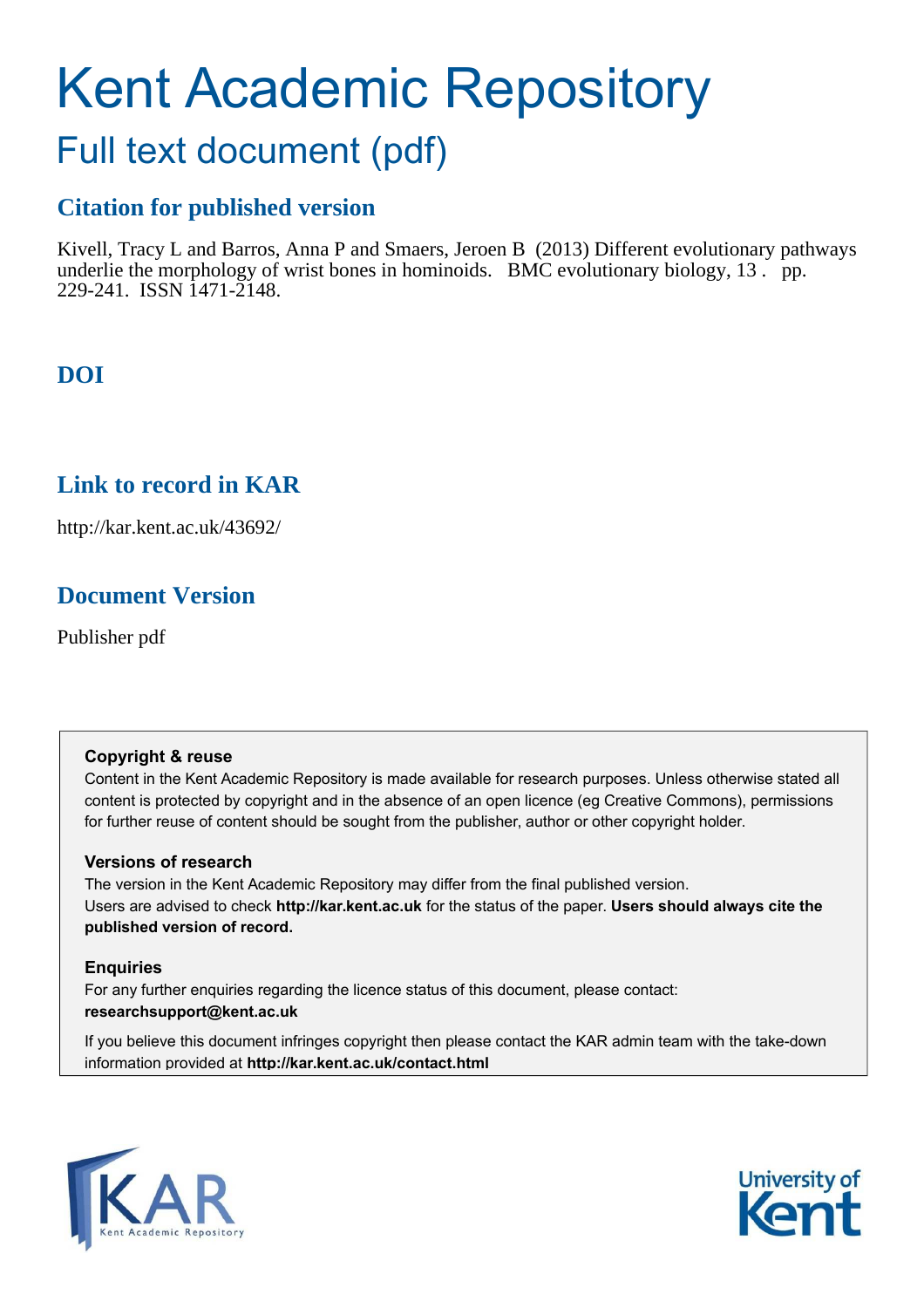### <span id="page-1-0"></span>**RESEARCH ARTICLE Example 2018 12:00 Service Community Community Community Community Community Community Community**



# Different evolutionary pathways underlie the morphology of wrist bones in hominoids

Tracy L Kivell<sup>1,2\*</sup>, Anna P Barros<sup>3</sup> and Jeroen B Smaers<sup>4,3,5</sup>

#### Abstract

Background: The hominoid wrist has been a focus of numerous morphological analyses that aim to better understand long-standing questions about the evolution of human and hominoid hand use. However, these same analyses also suggest various scenarios of complex and mosaic patterns of morphological evolution within the wrist and potentially multiple instances of homoplasy that would benefit from require formal analysis within a phylogenetic context. We identify morphological features that principally characterize primate – and, in particular, hominoid (apes, including humans) - wrist evolution and reveal the rate, process and evolutionary timing of patterns of morphological change on individual branches of the primate tree of life. Linear morphological variables of five wrist bones – the scaphoid, lunate, triquetrum, capitate and hamate – are analyzed in a diverse sample of extant hominoids (12 species, 332 specimens), Old World (8 species, 43 specimens) and New World (4 species, 26 specimens) monkeys, fossil Miocene apes (8 species, 20 specimens) and Plio-Pleistocene hominins (8 species, 18 specimens).

Result: Results reveal a combination of parallel and synapomorphic morphology within haplorrhines, and especially within hominoids, across individual wrist bones. Similar morphology of some wrist bones reflects locomotor behaviour shared between clades (scaphoid, triquetrum and capitate) while others (lunate and hamate) indicate clade-specific synapomorphic morphology. Overall, hominoids show increased variation in wrist bone morphology compared with other primate clades, supporting previous analyses, and demonstrate several occurrences of parallel evolution, particularly between orangutans and hylobatids, and among hominines (extant African apes, humans and fossil hominins).

Conclusions: Our analyses indicate that different evolutionary processes can underlie the evolution of a single anatomical unit (the wrist) to produce diversity in functional and morphological adaptations across individual wrist bones. These results exemplify a degree of evolutionary and functional independence across different wrist bones, the potential evolvability of skeletal morphology, and help to contextualize the postcranial mosaicism observed in the hominin fossil record.

Keywords: Carpal, Functional morphology, Locomotion, Phylogeny, Variable rates estimation

#### Background

A detailed understanding of the evolutionary patterns and processes that underlie skeletal morphology are crucial to explaining present-day diversity and interpreting the fossil record. The process of morphological evolution has long been viewed as one of a clear form-function relationship involving gradual adaptation to specific biota

[[1\]](#page-9-0). However, fossil evidence of mosaic and/or convergent evolution within or across different morphological modules [[2-7\]](#page-9-0) demonstrates that the evolutionary process is more complex. Comparative morphological analyses within a phylogenetic framework help to unravel the complex patterns of skeletal morphological evolution [\[8](#page-9-0)-[10](#page-9-0)] and are essential for 1) assessing evolutionary trends [[10](#page-9-0),[11](#page-9-0)], 2) inferring changes in rates of evolution [\[12\]](#page-9-0), and 3) ascertaining whether observed similarities result from common descent or are acquired independently [\[8,13\]](#page-9-0).

Order Primates is an ideal clade to further our understanding of skeletal morphological evolution within a phylogenetic context. Primates are characterised by a



© 2013 Kivell et al.; licensee BioMed Central Ltd. This is an open access article distributed under the terms of the Creative Commons Attribution License [\(http://creativecommons.org/licenses/by/2.0\)](http://creativecommons.org/licenses/by/2.0), which permits unrestricted use, distribution, and reproduction in any medium, provided the original work is properly cited.

<sup>\*</sup> Correspondence: [t.l.kivell@kent.ac.uk](mailto:t.l.kivell@kent.ac.uk)

<sup>&</sup>lt;sup>1</sup>School of Anthropology and Conservation, University of Kent, Canterbury, UK

<sup>&</sup>lt;sup>2</sup>Department of Human Evolution, Max Planck Institute for Evolutionary Anthropology, Leipzig, Germany

Full list of author information is available at the end of the article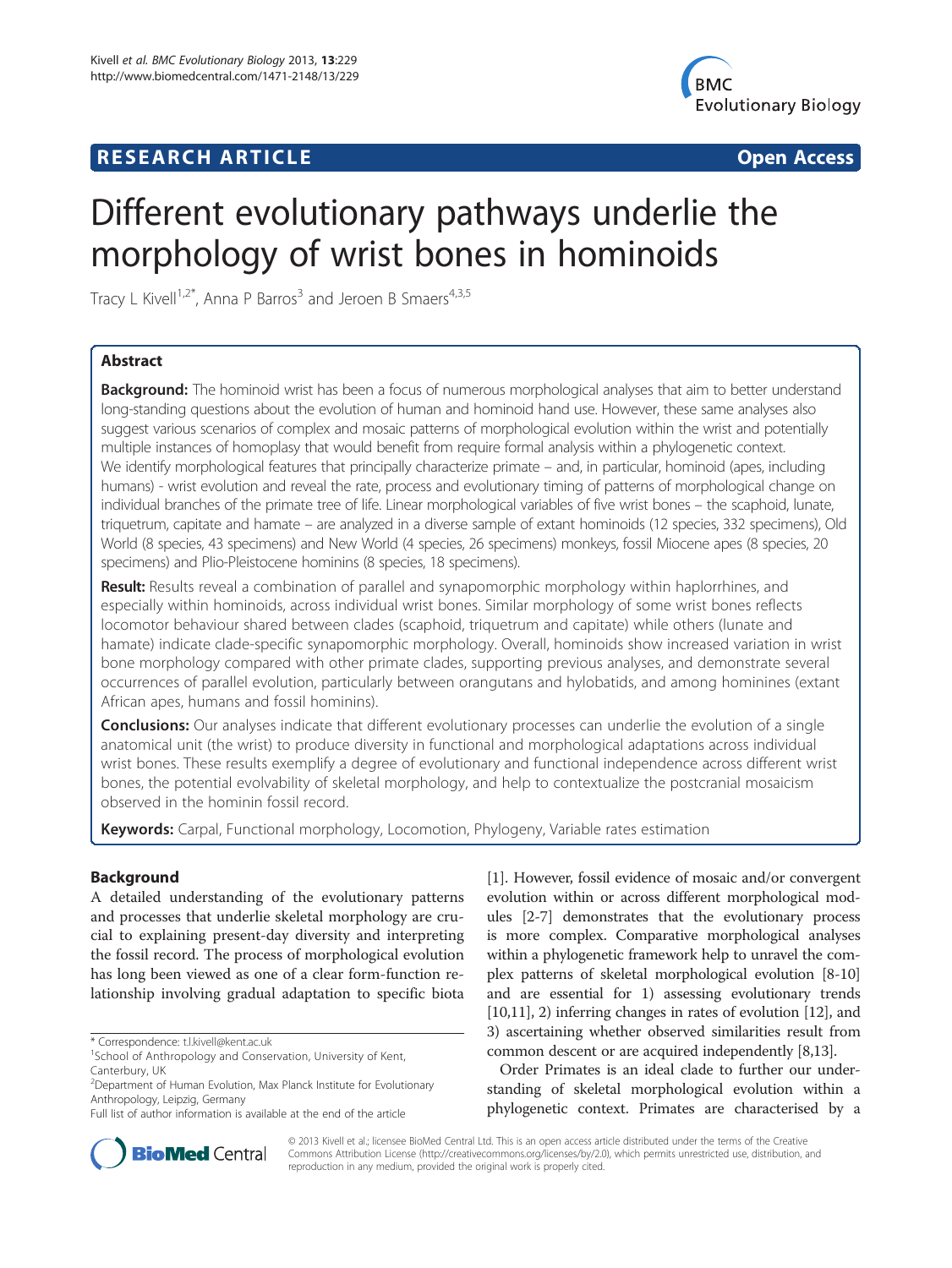<span id="page-2-0"></span>diverse range of locomotor adaptations, including behaviours not seen in other extant mammals, such as vertical clinging and leaping, ricochetal brachiation, and striding, straight-leg bipedalism. Within primates, the functional morphology of wrist and hand is of particular interest because an increased reliance on the hindlimbs to power locomotion [[14\]](#page-9-0) promotes a decoupling of hind- and forelimb functions, leaving the forelimb free to be used more for movements of guidance, grasping and manipulation [\[15](#page-9-0)].

The hominoid wrist has received special attention because of its implications for human evolutionary history, including the mode of locomotion from which bipedalism emerged [\[16-20\]](#page-9-0), the degree of arboreality in early hominins [[4,21](#page-9-0)-[23](#page-10-0)], and the evolution of human dexterity [[22,24](#page-10-0)-[27](#page-10-0)]. In particular, features shared between the human and African ape wrist have been interpreted as evidence that human bipedalism evolved from a knucklewalking ancestor [\[8,17,](#page-9-0)[28,29\]](#page-10-0), while others consider these features to have evolved in parallel in African apes and their presence in humans to be largely the result of a close phylogenetic relationship to Pan [[18,20,](#page-9-0)[30\]](#page-10-0). The interpretation of Ardipithecus ramidus as distinctly unlike extant hominoids prompted the researchers to propose that all knuckle-walking, climbing and suspensory features, including those of the wrist and hand, shared by extant hominoids evolved in parallel [\[31](#page-10-0)]. Furthermore, fossil hominoids and hominins demonstrate a high level of postcranial mosaicism - the concept that certain morphological features may undergo evolutionary change at different rates than other morphological features in a lineage [\[32\]](#page-10-0) [e.g. Sivapithecus [\[33,34](#page-10-0)]; Ar. ramidus [[31](#page-10-0)], Australopithecus sediba [[3](#page-9-0)[,35,36\]](#page-10-0), Au. afarensis [[4](#page-9-0)]] complicating the interpretation of the evolutionary pathways of particular morphologies.

Part of the debate over the processes that characterize the morphological evolution of the hominoid wrist, and skeletal morphology in general, may result from the methods that have been used to infer its evolutionary history. Although homoplasies can only be identified within a phylogenetic context, many of the hypotheses of parallel evolution within hominoids are largely post hoc interpretations without a formal analytical consideration of phylogeny. Studies utilizing morphologically-based phylogenetic inferences to quantify rates of evolution [[8,](#page-9-0)[37](#page-10-0)-[42](#page-10-0)] assume a clear association between morphological and evolutionary diversity that is highly problematic in cases of mosaic evolution. Previous research on primate hard and soft tissue anatomy, for example, has shown varying degrees of congruence between the morphology-based phenetic trees and molecular-based phylogenies [\[8,](#page-9-0)[43](#page-10-0),[44](#page-10-0)].

To understand the patterns of phenotypic change that occur in relation to genotypic diversification, phenotypic data can be mapped onto an independently-estimated,

molecular-based phylogenetic tree [\[12,](#page-9-0)[45](#page-10-0)]. This approach highlights processes of phenotypic change occurring across individual branches of a phylogeny and therefore has the potential to identify processes such as convergence and mosaic evolution within the skeleton. Here, we apply this phylogenetically-integrated approach to quantify evolutionary changes in primate wrist morphology (38 linear variables on five wrist bones, Figure [1](#page-1-0) and Additional files [1](#page-9-0) and [2](#page-9-0)) over 47 million years of evolution and across 24 extant primate species (401 specimens; Table 1) and 16 fossil primate taxa (38 specimens; Table [2](#page-3-0)) of varying locomotor behaviours. This approach moves away from direct species comparisons by (1) utilizing independently-estimated (molecular) phylogenies to identify which morphological signals dominate the evolution of an anatomical module (i.c., the wrist) and (2) inferring the timing and rate of evolutionary changes along individual lineages. By quantifying evolutionary changes along individual branches of the tree of life, our approach allows robust inferences of instances of independent evolution and provides a useful framework to help interpret fossil morphology, especially in cases where taxonomy is uncertain. Here, we explore the evolutionary pathways that underlie extant and fossil hominoid wrist morphology within a phylogenetic context to test previously proposed hypotheses of independent evolution and to explore the potential for mosaic evolution within this key morphological area.

#### Results and discussion

We investigated the evolution of wrist bone morphology across a sample of extant and fossil haplorrhines using a phylogenetically-integrated approach that quantifies evolutionary changes along individual branches of an independently-derived phylogeny. Although the eight or nine carpal bones that comprise the primate wrist can be described as functioning as an anatomical module linking the forearm to the hand, our results demonstrate

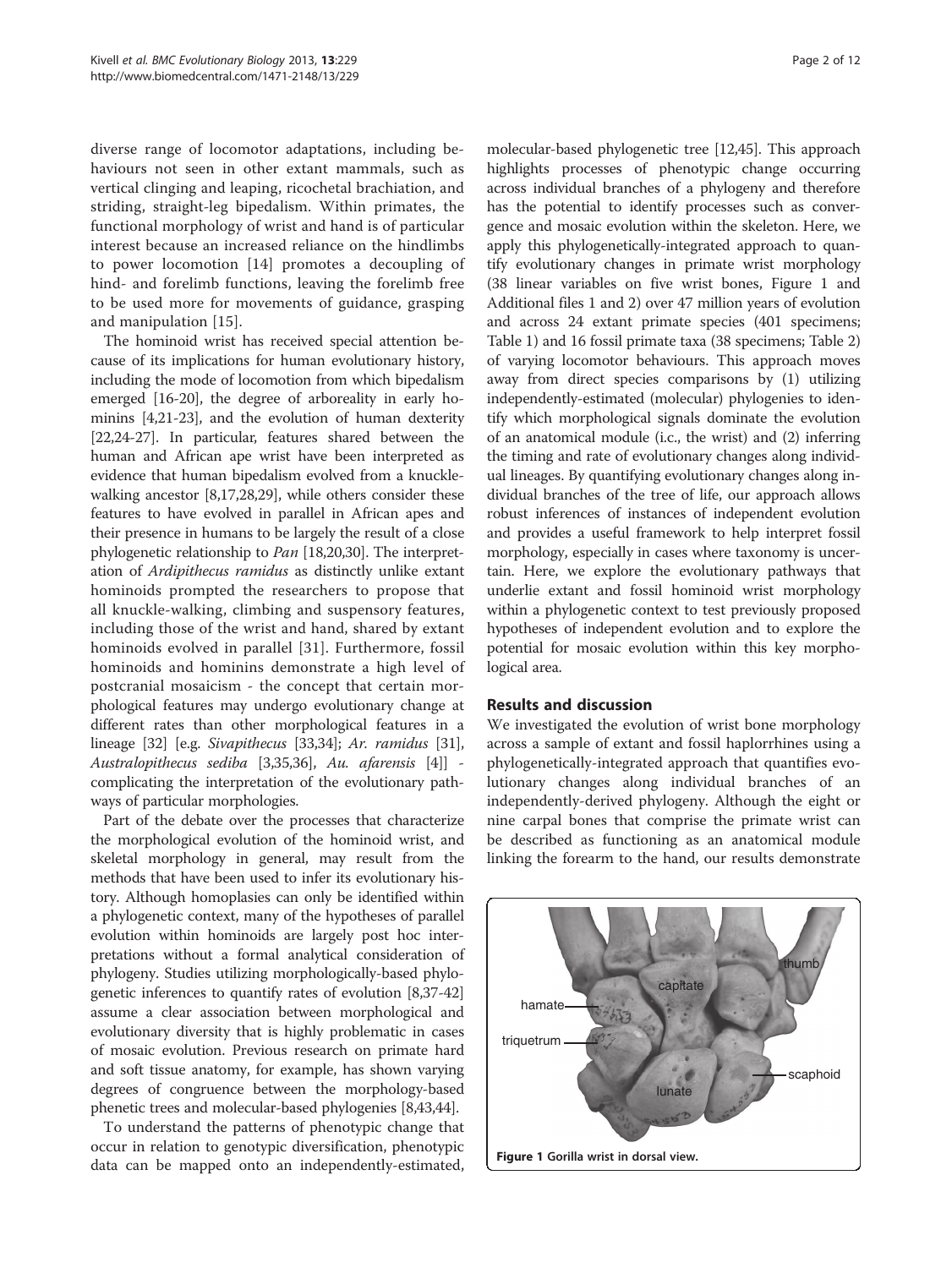<span id="page-3-0"></span>

|  |  | Table 1 Extant primate sample used in this study |  |  |  |  |  |
|--|--|--------------------------------------------------|--|--|--|--|--|
|--|--|--------------------------------------------------|--|--|--|--|--|

| Group      | <b>Taxon</b>                      | N              | $F-Ma$       | Body mass (kg) range Locomotor behaviours                                                                            |
|------------|-----------------------------------|----------------|--------------|----------------------------------------------------------------------------------------------------------------------|
| <b>NWM</b> | Lagothrix lagotricha              | 7              | $7.0 - 9.3$  | arboreal quadruped, with climbing and orthograde clambering <sup>b</sup>                                             |
|            | Ateles sp.                        | 4              | $7.3 - 8.9$  | torso-orthograde suspensory; semi-brachiator <sup>c</sup>                                                            |
|            | Alouatta sp.                      | 13             | $5.4 - 7.2$  | arboreal quadruped, with climbing and orthograde clambering                                                          |
| Hominoids  | Pongo pygmaeus                    | 25             | 35.8-78.5    | torso-orthograde suspensory <sup>d</sup>                                                                             |
|            | Pongo abelii                      | 9              | 35.6-77.9    | torso-orthograde suspensory                                                                                          |
|            | Pan troglodytes verus             | 14             | 41.6-46.3    | knuckle-walker (arboreal and terrestrial) and climbing <sup>e</sup>                                                  |
|            | Pan troglodytes<br>troglodytes    | 25             | 45.8-59.7    | knuckle-walker (arboreal and terrestrial) and climbing                                                               |
|            | Pan troglodytes<br>schweinfurthii | 6              | 33.7-42.7    | knuckle-walker and climbing (proportion of arboreality varies from 33-68%)                                           |
|            | Pan paniscus                      | 19             | 33.2-45.0    | knuckle-walker (arboreal and terrestrial) and climbing, considered more arboreal<br>than P. troglodytes <sup>t</sup> |
|            | Homo sapiens                      | 146            | 54.4-62.2    | terrestrial biped                                                                                                    |
|            | Gorilla gorilla gorilla           | 40             | 71.5-170.4   | terrestrial knuckle-walker (assumed to be less terrestrial than G.b.beringei) <sup>9</sup>                           |
|            | Gorilla beringei graueri          | 7              | 71.0-175.2   | terrestrial knuckle-walker (assumed to be less terrestrial than G.b.beringei)                                        |
|            | Gorilla beringei beringei         | 9              | 97.5-162.5   | terrestrial knuckle-walker (most terrestrial of all Gorilla, 93-98% terrestrial)                                     |
|            | Symphalangus<br>syndactylus       | 5              | 10.7-11.9    | brachiator <sup>h</sup>                                                                                              |
|            | Hylobates lar                     | 27             | 5.4-5.9      | brachiator                                                                                                           |
| <b>OWM</b> | Presbytis sp.                     | 2              | $5.6 - 6.8$  | arboreal quadruped, capable of leaping and forelimb suspension                                                       |
|            | Macaca mulatta                    | 16             | $8.8 - 11.0$ | semi-terrestrial quadruped <sup>1</sup>                                                                              |
|            | Macaca fascicularis               | 7              | $3.6 - 5.4$  | arboreal quadruped <sup>k</sup>                                                                                      |
|            | Papio Anubis                      | 6              | 13.3-25.1    | terrestrial quadruped                                                                                                |
|            | Theropithecus gelada              | 5              | 11.7-19.0    | terrestrial quadruped                                                                                                |
|            | Chlorocebus aethiops              | $\overline{4}$ | $3.0 - 5.5$  | semi-terrestrial quadruped                                                                                           |
|            | Erythrocebus patas                | 3              | $6.5 - 12.4$ | terrestrial quadruped                                                                                                |
|            | Cercopithecus mitis               | 12             | $3.9 - 5.9$  | arboreal quadruped                                                                                                   |

Although we recognize that most primate taxa engage in a wide range of locomotor and postural behaviours, our summary here is only a brief description of the most frequent locomotor behaviour and environment.

<sup>a</sup> Smith and Jungers (1997).

b Describes a variety of locomotor behaviors, including quadrupedalism, climbing, and orthograde clambering, in an arboreal context (Cant et al., 2001, 2003).

<sup>c</sup> Describes both torso-orthograde clambering and brachiation, which make up 50% of arboreal locomotion (Cant et al., 2001, 2003).

<sup>d</sup> Describes both torso-orthograde clambering and brachiation which make up 35-60% of arboreal locomotion (Cant, 1987; Thorpe and Crompton, 2006).

<sup>e</sup> Describes both terrestrial knuckle-walking – the primary mode of locomotion – in addition to various arboreal locomotor behaviours, including knuckle-walking, vertical climbing, clambering and suspension (Hunt 1991; Doran, 1996).

<sup>f</sup> Doran (1992, 1993).

<sup>9</sup> Hunt (1992) and Doran (1996).

<sup>h</sup> Hunt (1991).

<sup>i</sup> Fleagle (1977).

<sup>j</sup> Describes OWM that engage in roughly equal time in both terrestrial and arboreal environments (Rose, 1979; Wells and Turnquist, 2001).

k Describes OWM that engage primarily in quadrupedalism in an arboreal environment (Cant, 1988; Gebo and Chapman, 1995).

<sup>1</sup> Describes Old World monkeys (OWM) that engage in >68% terrestrial quadrupedal locomotion (Rose, 1977; Hunt, 1991; Fleagle, 1999).

that the morphology of individual wrist bones follows different evolutionary pathways, supporting the view that the wrist is better considered as an integrated, complex system of joints in which individual bones have a degree of functional and evolutionary independence [\[46-52](#page-10-0)]. The evolutionary morphological changes in some wrist bones are consistent with similarities in locomotor behaviour shared across taxa (scaphoid, triquetrum and capitate) while others (lunate and hamate) indicate

taxon- or clade-specific synapomorphic patterns. Generally, within our sample, hominoids display more morphological variation, particularly in the hamate (PC1:  $F = 7.25$ ,  $P <$ 0.001; PC2:  $F = 7.92$ ,  $P < 0.001$ ), triquetrum (PC1:  $F = 5.02$ ,  $P < 0.001$ ; PC2:  $F = 2.85$ ,  $P = 0.017$ ), lunate (PC1:  $F = 4.34$ ,  $P < 0.005$ ; PC2:  $F = 1.23$ ,  $P = 0.67$ ), and capitate (PC1:  $F =$ 1.79,  $P = 0.16$ ; PC2:  $F = 11.64$ ,  $P < 0.001$ ) than New World monkeys (NWM) and Old World monkeys (OWM), supporting previous analyses of the wrist [\[53-56\]](#page-10-0). The increased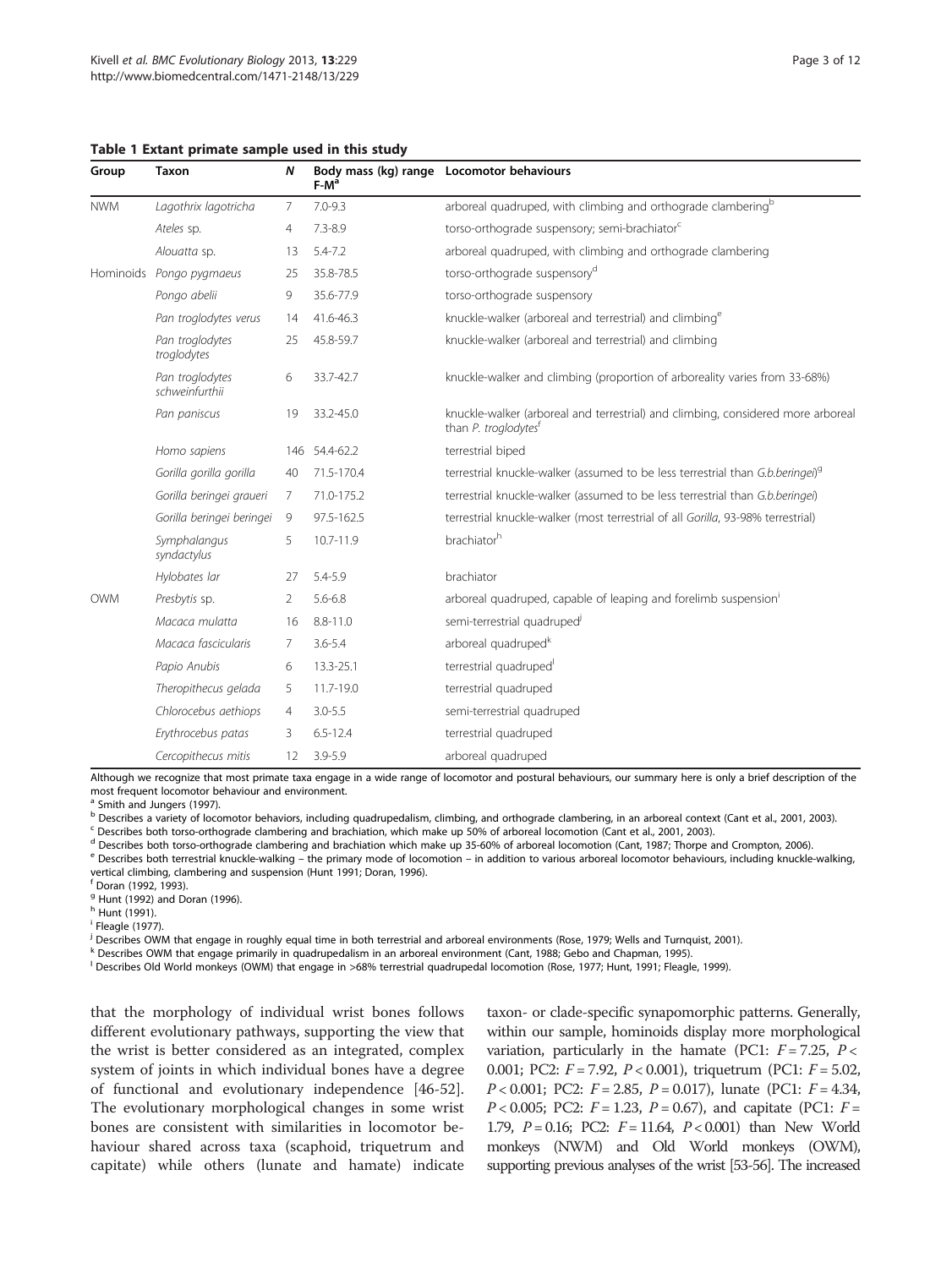Table 2 Fossil hominoid sample used in this study

| Carpal            | Taxon                      | Specimen                                        |
|-------------------|----------------------------|-------------------------------------------------|
| Scaphoid          | Proconsul africanus        | KNM SO 999*                                     |
|                   | Proconsul heseloni         | KNM RU 2036*, C14*                              |
|                   | Oreopithecus bambolii      | Basel 26*                                       |
|                   | Australopithecus sp.       | StW 618                                         |
|                   | Australopithecus sediba    | MH2 UW 88-158                                   |
|                   | Homo habilis               | OH <sub>7</sub>                                 |
|                   | Homo neanderthalensis      | Kebara 2                                        |
| Lunate            | Proconsul nyanzae          | KNM RU 15100*                                   |
|                   | Proconsul heseloni         | KNM RU 2036*, C22*                              |
|                   | Australopithecus sediba    | MH2 UW 88-159                                   |
|                   | Homo neanderthalensis      | Kebara 2, Amud 1                                |
| <b>Triquetrum</b> | Proconsul nyanzae          | KNM RU 15100*                                   |
|                   | Australopithecus sediba    | MH2 UW 88-157                                   |
|                   | Au. robustus or early Homo | <b>SKX 3498</b>                                 |
|                   | Homo neanderthalensis      | Kebara 2, Amud 1                                |
| Capitate          | Proconsul africanus        | <b>KNM CA 409*</b>                              |
|                   | Proconsul heseloni         | KNM RU 2036*, KNM RU<br>1907*, C25*, C26*, C28* |
|                   | Afropithecus turkanensis   | KNM 18365*                                      |
|                   | Sivapithecus indicus       | GSP Y500 17119*                                 |
|                   | Rudapithecus hungaricus    | <b>RUD 167</b>                                  |
|                   | cf. Australopithecus       | KNM-WT 22944-H**                                |
|                   | Australopithecus afarensis | AL 333-40                                       |
|                   | Australopithecus africanus | TM 1526                                         |
|                   | Australopithescus sediba   | MH <sub>2</sub> UW 88-105                       |
|                   | Homo neanderthalensis      | Kebara 2, Amud 1                                |
| Hamate            | Proconsul heseloni         | KNM RU 2036*                                    |
|                   | Sivapithecus paravada      | NG Y311 940                                     |
|                   | Oreopithecus bambolii      | Basel 36                                        |
|                   | cf. Australopithecus       | KNM-WT 22944-1**                                |
|                   | Australopithecus afarensis | AL 333-50                                       |
|                   | Australopithecus sediba    | MH2 UW 88-106                                   |
|                   | Homo neanderthalensis      | Kebara 2                                        |

\*Measurements taken from cast.

\*\*Metric data derived from [\[65](#page-9-0),[87\]](#page-11-0).

variation in the evolutionary morphology of hominoids suggests that this clade has been subject to increased selective pressures on wrist morphology compared with other primates. Altogether, we find evidence for several instances of independent evolution in wrist bone morphology across haplorrhines, and particularly within hominoids.

The evolutionary morphology of the hamate (Figure [2a](#page-5-0), Table [3](#page-6-0)) sets apart the hylobatids, while the lunate (Figure [2b](#page-5-0), Table [3](#page-6-0)) distinguishes the great apes from other primates. These bones thus seem to reflect instances of autapomorphic morphological evolution. This is particularly

true in the hamate, in which only hylobatids display a derived, extremely proximodistally long but dorsopalmarly short hamate. This result is consistent with previous studies [\[46,50,51,57\]](#page-10-0) and the elongation of other skeletal elements of the hylobatid forelimb, which is considered advantageous for brachiation [\[58\]](#page-10-0). Elongation of the hamate is not found, however, in semi-brachiator Ateles, largely because Ateles lacks a distally extended hamulus that is typical of hylobatids [\[55,57\]](#page-10-0). This lack of convergence may reflect the more varied locomotor repertoire of Ateles, such that they do not engage in the ricochetal brachiation of hylobatids, make use of a prehensile tail during suspensory locomotion, and also engage in a substantial amount (21% of locomotor time) of quadrupedal walking and running [\[59\]](#page-10-0). Previous studies have noted that most of the morphological convergence in the forelimb between Ateles and hylobatids can be found in the shoulder and elbow [\[37,60,61](#page-10-0)] and that overall brachiating features are not as pronounced in Ateles [\[54,60,62\]](#page-10-0).

Conversely, Gorilla, Sivapithecus and, particularly, Au. sediba are derived from all of the remaining taxa, evolving in parallel a proximodistally shorter and mediolaterally broader hamate. Au. sediba is further distinguished with an even proximodistally shorter hamate body but comparatively dorsopalmarly tall triquetral facet. This pattern is consistent with increased compressive loading during quadrupedal [\[34,63,64](#page-10-0)] and potentially knuckle-walking [[33](#page-10-0)] locomotor behaviours shared between Gorilla and Sivapithecus. Pan does not demonstrate the same morphology as Gorilla, perhaps due to the engagement in more arboreal behaviours (Table [1\)](#page-2-0), but this variation in hamate morphology between Pan and Gorilla has been noted previously [\[18,](#page-9-0)[50,65\]](#page-10-0). Although previous comparative research on forelimb morphology has concluded that Pan is unique compared with other hominoids and derived from the common Pan-human ancestor [\[31,66](#page-10-0)-[68\]](#page-10-0), our phylogenetic analysis suggests, when it comes to hamate morphology, that Pan retains a plesiomorphic condition and that Gorilla is derived. Reasons as to why Au. sediba demonstrates such a derived pattern compared with other fossil and extant hominines requires further investigation.

In the lunate (Figure [2b](#page-5-0), Table [3\)](#page-6-0), NWMs, OWMs, Hylobates and Miocene apes, have evolved from the ancestral haplorrhine or hominoid condition towards a proximodistally shorter and mediolaterally narrower lunate with a smaller (both proximodistally and mediolaterally) radial facet and a larger (both proximodistally and dorsopalmarly) scaphoid facet. Gorilla generally retains the ancestral hominid condition, while Pan and Pongo have evolved in parallel a slightly dorsopalmarly taller and mediolaterally broader lunate with a larger (both proximodistally and mediolaterally) radial facet but smaller (both proximodistally and dorsopalmarly) scaphoid facet. This shared morphology in Pan with Pongo may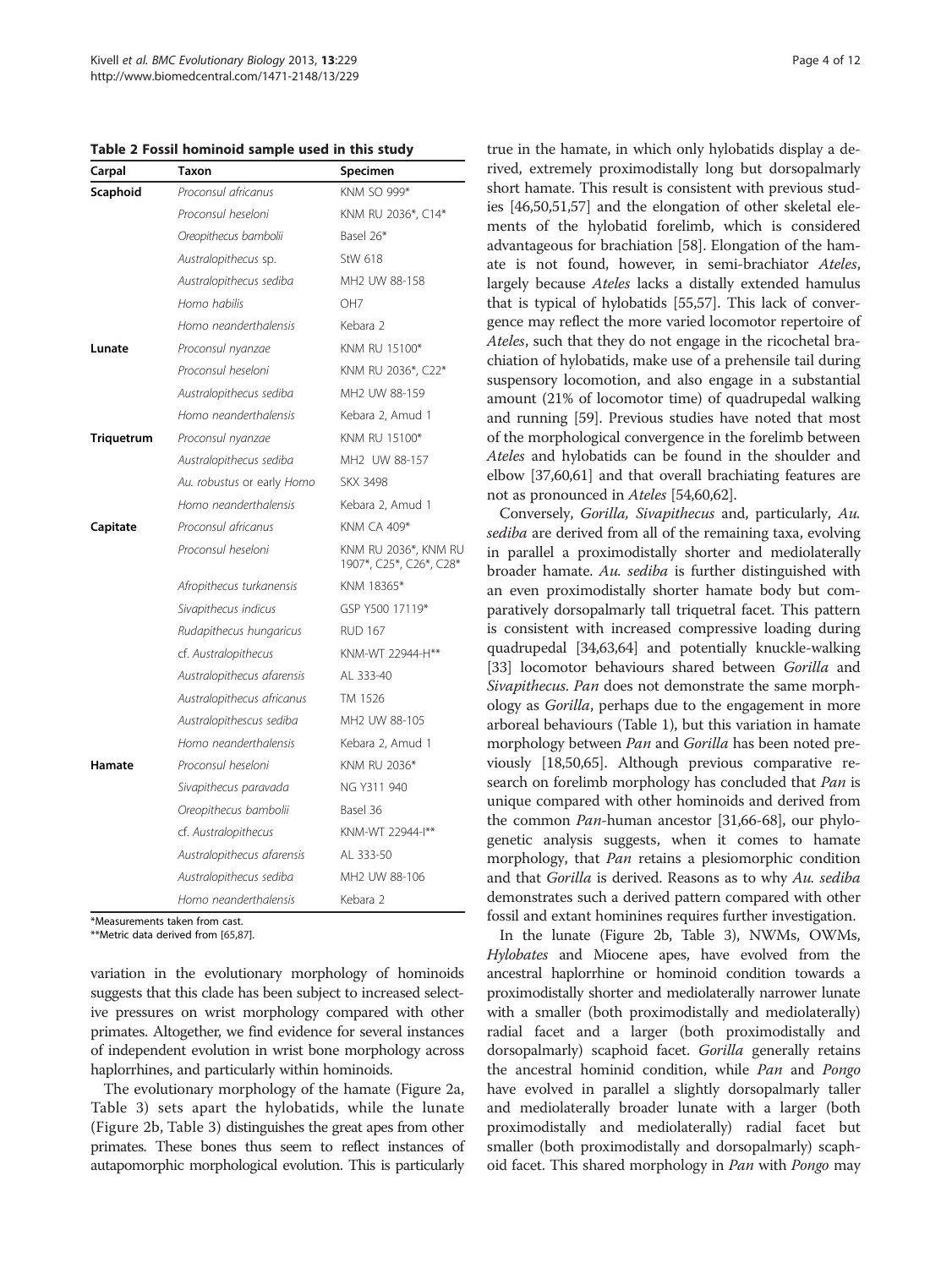Figure 2 (See legend on next page.)

PC1 Lunate  $(b)$ 126 m  $\overline{a}$ **de**  $PC1$ Triquetrum m  $(c)$ <sup>90</sup> Hz Á  $\bullet$ **CO**  $PC1$ Capitate  $(d)$ **Voce**  $\mathbf{a}$  $PC1$ Scaphoid  $(e)$ 

<span id="page-5-0"></span>

Hamate

œ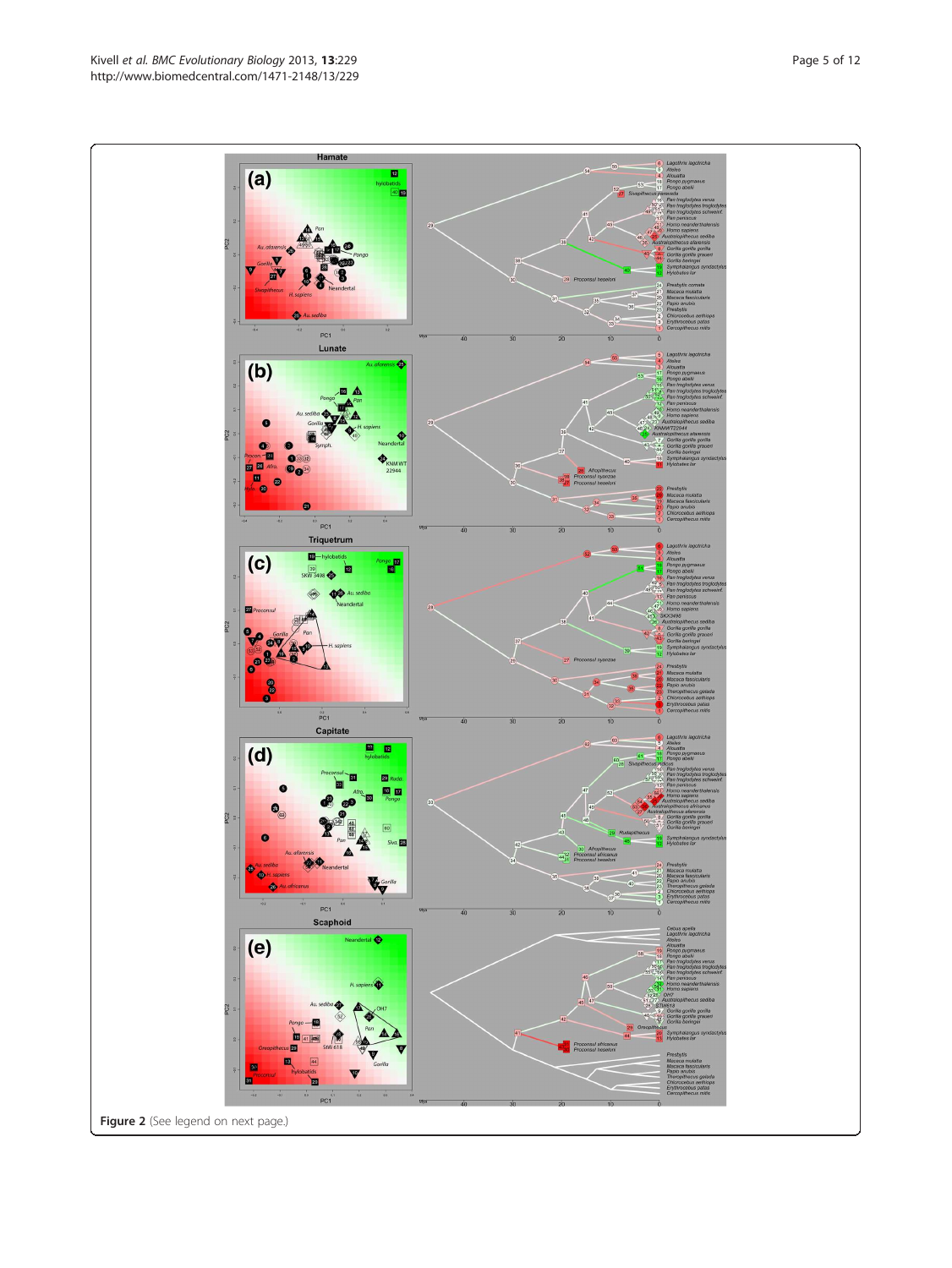#### <span id="page-6-0"></span>(See figure on previous page.)

Figure 2 Results of the phylogenetic principal components analysis (PC1 and PC2) of wrist variables, and the estimated ancestral states (nodes) and rates (branches) plotted in morphospace (left) and on a phylogenetic tree (right) for the (a) hamate, (b) lunate, (c) triquetrum, (d), capitate and (e) scaphoid. Full symbols in the plot represent (observed) tip values in the tree; empty symbols in the plot represent internal nodes (estimated ancestral values) in the tree. In both the plot and tree, circles indicate New World monkeys; squares, hominoid ancestors and extant Asian apes; triangles, Pan; reverse triangles, Gorilla; diamonds, hominins. Colour gradients in the plot are allocated according to the variation of PC scores. Branch colour and hue in the tree indicate direction of change between ancestor and descendant. Figure [2e](#page-5-0) presenting the scaphoid results shows hominoids only (see Additional file [3](#page-9-0) for an additional plot and tree including all haplorrhines).

reflect larger loading of the radiolunate joint in adducted position during climbing [\[17,](#page-9-0)[69](#page-10-0)]. Although this pattern falls in contrast to previous qualitative and quantitative descriptions of lunate morphology in which the Pongo lunate is noted as being particularly broad and distinguished from that of knuckle-walking African apes [\[47,54,70](#page-10-0)], relative to size, Pongo and African apes do not significantly differ in the breadth of the lunate [\[71\]](#page-10-0).

Interestingly, all fossil hominins, apart from Au. sediba, which displays a plesiomorphic hominoid morphology, display derived lunate morphology; Au. afarensis, cf., Australopithecus KNM-WT 22944-J and H. neanderthalensis all have a much larger radial facet and smaller scaphoid facet, compared with extant hominoids (including H. sapiens). In Australopithecus, this may reflect continued use of climbing [[17](#page-9-0),[69](#page-10-0)], although the reasons for its parallel development in H. neanderthalensis or its absence in Au. sediba require further investigation.

Triquetrum and capitate (Figure [2](#page-5-0)c,d, Table 3) evolutionary morphology indicates several occurrences of parallel evolution. In both wrist bones, suspensory/brachiating Pongo and hylobatids display parallel evolution from their respective ancestral conditions towards a morphology that is not identical but consistent with greater mobility at the midcarpal joints [\[72,73\]](#page-10-0). In the triquetrum, hylobatids and Pongo both demonstrate a short proximodistal length of the lunate facet, while Pongo is further distinguished by dorsopalmarly shorter triquetrum facet but taller hamate facet. In contrast, hominines display various patterns of parallel evolution from the ancestral condition in the opposite direction (dorsopalmarly taller triquetrum but shorter hamate facet, and proximodistally longer lunate facet). These patterns are consistent with the uniquely narrow (and distally-positioned) Pongo triquetrum, compared with the pyramidal morphology and spiral triquetrum-hamate articulation typical of African apes, which are considered related to greater compressive loading and stability [\[47,50,57,70\]](#page-10-0).

Interestingly, in the triquetrum, the ancestral hominin condition is most similar to the "suspensory/brachiating" morphology, such that all fossil hominins, including H. neanderthalensis, are more similar to Asian apes than to H. sapiens or African apes [\[74](#page-10-0)]. This suggests that the African ape-like triquetrum morphology of H. sapiens may have evolved only recently in parallel with Pan and

Gorilla. The pyramidal triquetrum of H. sapiens could be related to increased loading on the ulnar side of the wrist and fifth finger during habitual tool-making and tool-use [[75\]](#page-10-0), although the loads experienced by the wrist bones during these manipulative behaviours remain to be experimentally tested. This hypothesis is not supported by the habitual, complex tool-use in H. neanderthalensis, which retains a primitive triquetrum morphology, although subtle differences in the power and precision grips between H. neanderthalensis and H. sapiens have been proposed [[26](#page-10-0),[76](#page-10-0)].

In the capitate (Figure [2](#page-5-0)d, Table 3), Pan retains the ancestral hominoid condition, while H. sapiens and fossil hominins have evolved in parallel with Gorilla a proximodistally shorter length of the capitate body with a mediolaterally broader proximal facet. Therefore, unlike the triquetrum, the similarities in capitate morphology shared between H. sapiens and Gorilla evolved earlier, appearing at least by the time of Au. afarensis  $(4 \text{ Ma})$  and being retained in all later hominins. Sivapithecus has also evolved in parallel a capitate morphology that is broadly similar to African apes, as has been previously described [[33](#page-10-0)]. In contrast, extant *Pongo* and, particularly, hylobatids, demonstrate an extreme version of the ancestral hominoid condition seen in Proconsul and Afropithecus, with a proximodistally longer but dorsopalmarly shorter capitate body and smaller proximal facet (both mediolaterally and dorsopalmarly). Suspensory Rudapithecus also converges on the Pongo condition, which is consistent with previous functional interpretations of its postcranial skeleton [\[77,78](#page-10-0)].

Scaphoid evolutionary morphology (Figure [2e](#page-5-0), Table 3, Additional file [2\)](#page-9-0) is more complex compared with the other wrist bones. This complexity can be at least partly explained by variation in locomotor behaviours and, perhaps also related to function, by the fusion of the os centrale to the scaphoid in hominines [\[16](#page-9-0),[17,](#page-9-0)[29\]](#page-10-0). Asian apes, as well as Oreopithecus, retain the ancestral hominoid condition of a smaller scaphoid body (both proximodistally and mediolaterally), reflecting the absence of scaphoidcentrale fusion, and a larger (both proximodistally and dorsopalmarly) lunate facet, possibly associated with greater mobility among the radial wrist bones [[79](#page-10-0)]. However, Proconsul demonstrates the extreme of this pattern, yet is reconstructed as an arboreal quadruped [\[57,58](#page-10-0)]. Among hominines, there is parallel evolution each in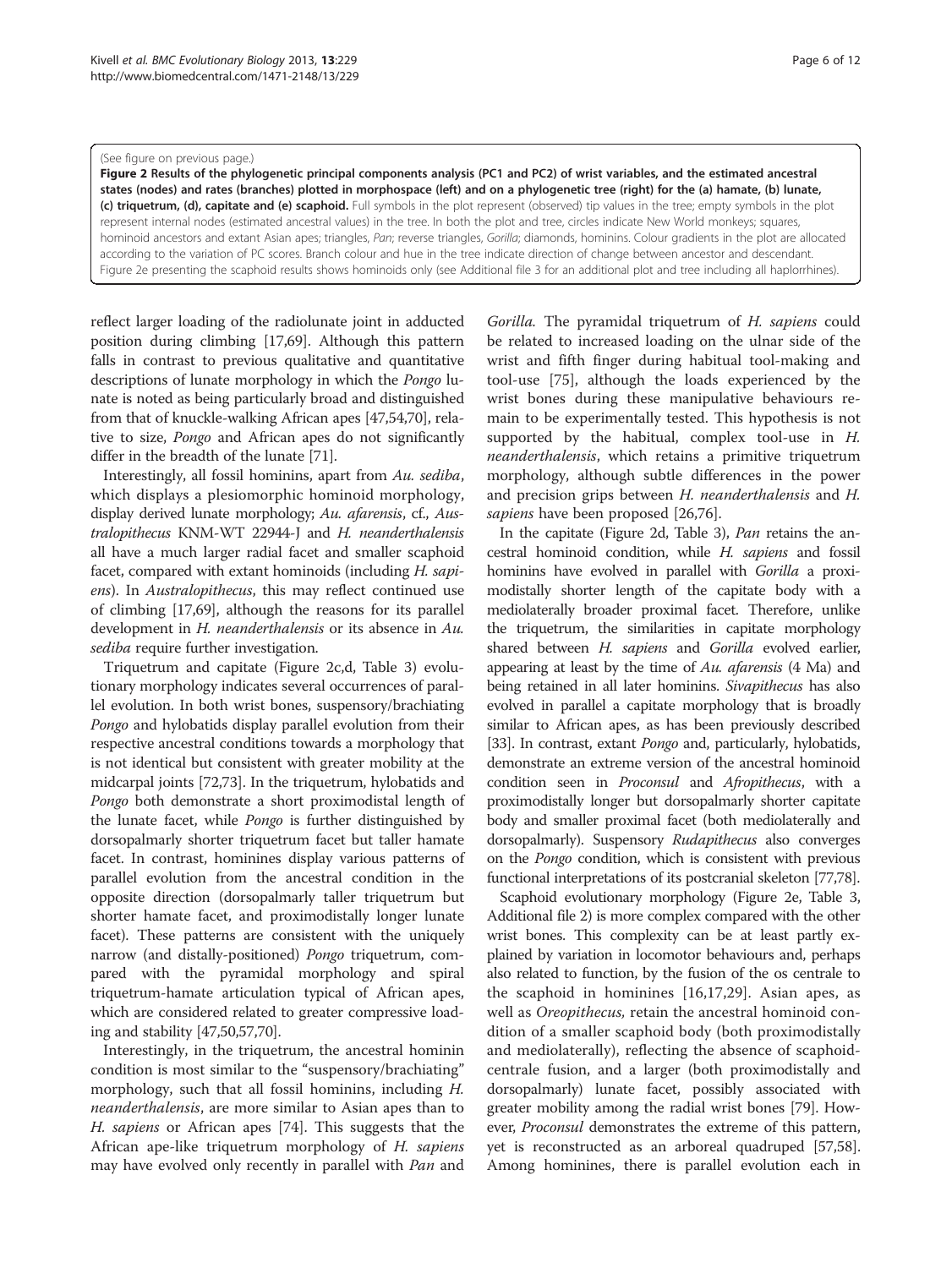#### Table 3 Descriptions of the wrist variables, their respective loadings on PC1 and PC2, and the variance explained by each PC

| Carpal                                                                                            | Variable                                                     | Description                                                           | PC1      | PC <sub>2</sub> |  |
|---------------------------------------------------------------------------------------------------|--------------------------------------------------------------|-----------------------------------------------------------------------|----------|-----------------|--|
| I HR-H<br>Hamate                                                                                  |                                                              | Maximum proximodistal<br>length of hamate body<br>(excluding hamulus) | 0.846    | 0.032           |  |
|                                                                                                   | <b>HHTF</b>                                                  | Maximum dorsopalmar<br>height of hamate<br>triquetrum facet           | 0.321    | -0.399          |  |
|                                                                                                   | LHB                                                          | Maximum proximodistal length<br>of hamate body                        | 0.082    | 0.970           |  |
| <b>I HTF</b><br>of hamate triquetrum facet<br><b>HHB</b><br>of hamate body (including<br>hamulus) |                                                              | Maximum proximodistal length                                          | 0.02     | 0.094           |  |
|                                                                                                   |                                                              | Maximum dorsopalmar height                                            | $-0.273$ | $-0.034$        |  |
|                                                                                                   | HHB-H                                                        | Maximum dorsopalmar height<br>of hamate body (excluding<br>hamulus)   | $-0.660$ | $-0.234$        |  |
|                                                                                                   | Maximum mediolateral breadth<br><b>BHB</b><br>of hamate body |                                                                       | $-0.935$ | $-0.015$        |  |
| Variance<br>explained                                                                             |                                                              |                                                                       | 55.23%   | 22.39%          |  |
| Lunate                                                                                            | <b>BLRF</b>                                                  | Maximum mediolateral breadth<br>of lunate radial facet                |          | $-0.114$        |  |
|                                                                                                   | <b>HLRF</b>                                                  | Maximum dorsopalmar height<br>of lunate radial facet                  | 0.747    | 0.024           |  |
|                                                                                                   | <b>BLCF</b>                                                  | Maximum mediolateral breadth<br>of kunate capitate facet              | 0.452    | $-0.361$        |  |
|                                                                                                   | BLB                                                          | Maximum mediolateral breadth<br>of lunate body                        | 0.318    | 0.741           |  |
|                                                                                                   | <b>HLTF</b>                                                  | Maximum dorsopalmar<br>height<br>of lunate triquetrum facet           | 0.235    | $-0.09$         |  |
|                                                                                                   | <b>HLCF</b>                                                  | Maximum dorsopalmar<br>height of lunate capitate facet                | 0.188    | 0.388           |  |
|                                                                                                   | LLTF                                                         | Maximum proximodistal<br>length of lunate triquetrum facet            | $-0.061$ | $-0.253$        |  |
|                                                                                                   | <b>HLB</b>                                                   | Maximum dorsopalmar height<br>of lunate body                          | $-0.118$ | 0.962           |  |
|                                                                                                   | 11B                                                          | Maximum proximodistal length<br>of lunate body                        | $-0.393$ | 0.304           |  |
|                                                                                                   | HLSF                                                         | Maximum dorsopalmar height<br>of lunate scaphoid facet                | $-0.673$ | -0.571          |  |
|                                                                                                   | <b>LLSF</b>                                                  | Maximum proximodistal length<br>of lunate scaphoid facet              | $-0.952$ | $-0.091$        |  |
| Variance<br>explained                                                                             |                                                              |                                                                       | 53.99%   | 22.61%          |  |
| Triquetrum                                                                                        | HTHF                                                         | Maximum dorsopalmar height<br>of triquetrum hamate facet              | 0.907    | 0.219           |  |
|                                                                                                   | <b>BTHF</b>                                                  | Maximum mediolateral breadth<br>of triquetrum hamate facet            | 0.529    | 0.019           |  |
|                                                                                                   | BTB                                                          | Maximum mediolateral breadth<br>of triquetrum body                    | 0.385    | 0.14            |  |
|                                                                                                   | HTLF                                                         | Maximum dorsopalmar height<br>of triguetrum lunate facet              | 0.033    | 0.2             |  |

#### Table 3 Descriptions of the wrist variables, their respective loadings on PC1 and PC2, and the variance explained by each PC (Continued)

|                       | <b>LTB</b>  | Maximum proximodistal<br>length of triquetrum body         | $-0.036$ | $-0.061$ |
|-----------------------|-------------|------------------------------------------------------------|----------|----------|
|                       | LTLF        | Maximum proximodistal length<br>of triquetrum lunate facet | $-0.08$  | $-0.972$ |
|                       | HTB         | Maximum dorsopalmar height<br>of triquetrum body           | $-0.697$ | 0.258    |
| Variance<br>explained |             |                                                            | 72.75%   | 12.96%   |
| Capitate              | <b>BCN</b>  | Minimum mediolateral breadth<br>of capitate neck           | 0.987    | $-0.121$ |
|                       | <b>BCB</b>  | Maximum mediolateral breadth<br>of capitate body           | 0.165    | 0.367    |
|                       | <b>BCPF</b> | Maximum mediolateral breadth<br>of capitate proximal facet | 0.035    | $-0.834$ |
|                       | LCB         | Maximum proximodistal length<br>of capitate body           | $-0.096$ | 0.972    |
|                       | <b>HCPF</b> | Maximum dorsopalmar height<br>of capitate proximal facet   | $-0.859$ | $-0.107$ |
|                       | <b>HCB</b>  | Maximum dorsopalmar height<br>of capitate body             | -0.971   | 0.087    |
| Variance<br>explained |             |                                                            | 70.93%   | 22.14%   |
| Scaphoid*             | LSB         | Maximum proximodistal length<br>of scaphoid body           | 0.951    | $-0.089$ |
|                       | <b>HSB</b>  | Maximum dorsopalmar height<br>of scaphoid body             | 0.352    | $-0.075$ |
|                       | <b>ISRF</b> | Maximum proximodistal length<br>of scaphoid radial facet   | 0.243    | 0.146    |
|                       | <b>HSRF</b> | Maximum dorsopalmar height<br>of the scaphoid radial facet | 0.186    | $-0.13$  |
|                       | <b>BSB</b>  | Maximum mediolateral breadth<br>of scaphoid body           | $-0.045$ | 0.936    |
|                       | <b>HSLF</b> | Maximum dorsopalmar height<br>of scaphoid lunate facet     | $-0.056$ | -0.36    |
|                       | ISIF        | Maximum proximodistal length<br>of scaphoid lunate facet   | -0.693   | $-0.129$ |
| Variance<br>explained |             |                                                            | 65.12%   | 16.32%   |

Variables with the highest positive and negative loadings are highlighted in bold. \*Note that the os centrale is fused to the scaphoid in Pan, Gorilla, humans and fossil hominins and thus measurements such as the maximum height of the scaphoid body (HSB) and height of the scaphoid's lunate facet (HSLF) are not necessarily developmentally or morphologically homologous across our primate sample (i.e., the fused os centrale is included in the measurement for these taxa, but not for the other primates in the sample).

Gorilla, Pan, and fossil hominins (H. sapiens, H. neanderthalensis, OH7 and  $Au$ . sediba) towards a smaller lunate articulation and a larger scaphoid body. Although the latter reflects fusion of the os centrale to the scaphoid body, this does not imply that scaphoid-centrale fusion occurred in parallel since other fossil hominins also have a fused os centrale and yet comparatively smaller scaphoid bodies. Australopithecus sp. StW 618 retains a morphology that is more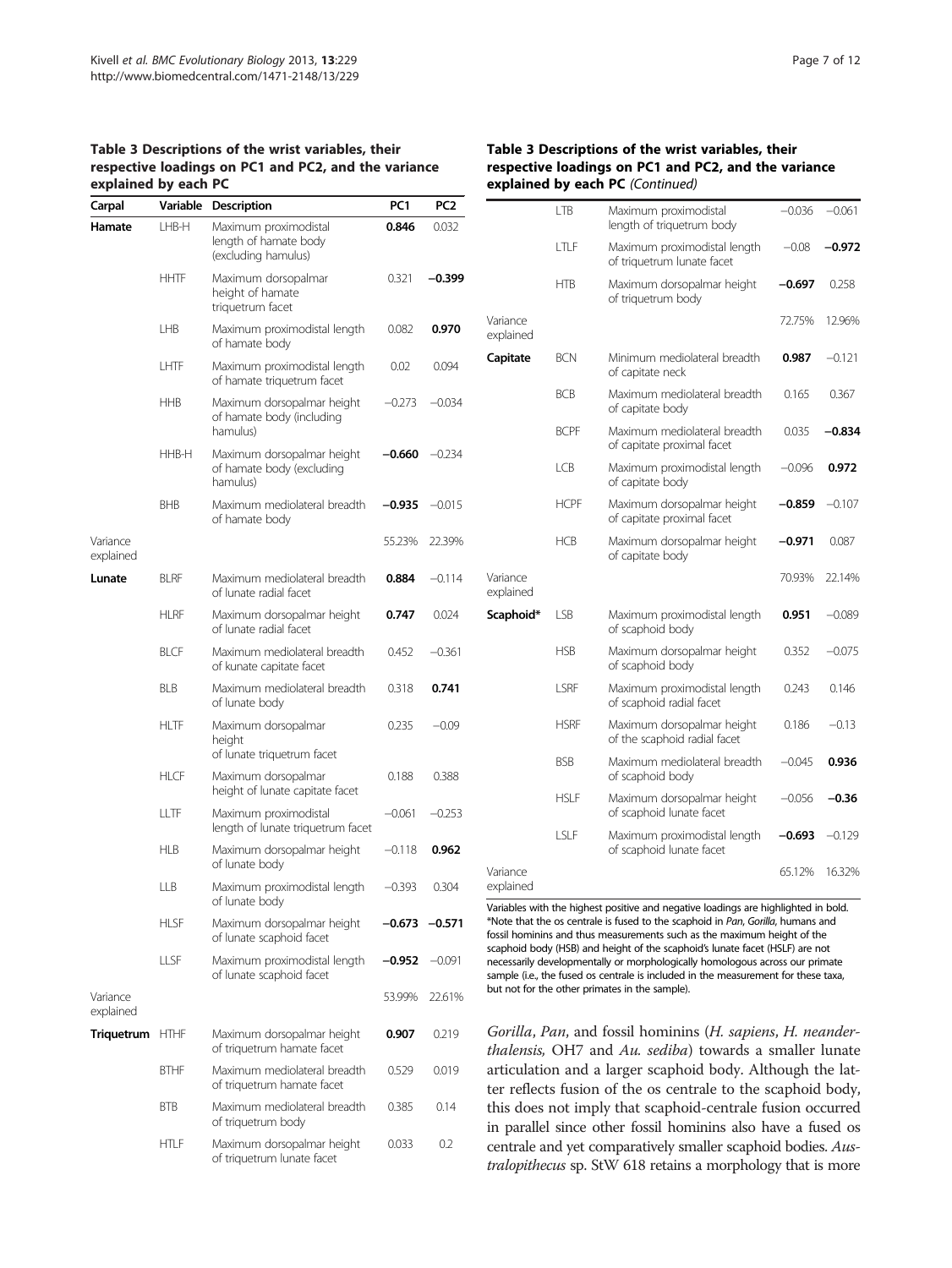similar to the ancestral hominoid condition than the more Pan-like morphology of H. habilis and (to a lesser extent) Au. sediba. The H. sapiens scaphoid morphology shares morphological similarities with both Au. sediba and H. habilis and thus it remains unclear which may better represent the ancestral condition for later Homo. Altogether, this analysis demonstrates substantial parallel evolution in scaphoid morphology across hominines.

#### Conclusions

Analysis of hominoid wrist morphology within a broad, phylogenetic context confirms numerous instances of parallel evolution across haplorrhines and among extant hominoids that have been recognised by previous studies [[8,](#page-9-0)[50,54\]](#page-10-0), including shared morphology between Pongo and hylobatids [[8,](#page-9-0)[57](#page-10-0)], Pongo and Rudapithecus [\[77,78](#page-10-0)], and Sivapithecus and African apes [\[33,63,64](#page-10-0)]. However, this analysis also reveals substantial parallel evolution within extant and fossil hominines, some of which has been previously discussed [\[18,20,](#page-9-0)[30](#page-10-0)] but not demonstrated within a robust phylogenetic analysis. There is no consistent pattern of evolutionary change within taxa across all five wrist bones. Instead, results indicate that extant and fossil variation in wrist morphology is best explained by a mixture of parallel and synapomorphic changes across different wrist bones, each potentially influenced by both function (i.e., corresponding to similar locomotor behaviours) and phylogeny.

The occurrence of different processes of evolution in combination with a higher variation in wrist bone morphology in hominoids [\[53-56](#page-10-0)[,80\]](#page-11-0) indicates an increased selective pressure and a higher evolvability of hominoid wrist bone morphology in comparison with other primates. This result is to some degree not surprising given the large range of variation in body size and locomotor behaviours that typify the hominoid clade (Table [1](#page-2-0)). In addition, within the context of hominoid fossil record, extreme suspensory behaviour has likely evolved multiple times in hylobatids, Pongo, Oreopithecus and potentially Rudapithecus [[8,](#page-9-0)[61](#page-10-0)] allowing for both the development of similar and different morphological features to meet similar same functional demands. In contrast, individual hominoid taxa all retain some aspect of primitive ancestral morphology in some wrist bones, while being derived in others. Recent work [\[31,67,68\]](#page-10-0) has suggested that extant African apes, and particularly Pan, are too derived to provide informative morphological comparisons when interpreting hominin morphology. Our results suggest that while this may be true for the scaphoid and triquetrum morphology, African apes retain ancestral morphologies in the other wrist bones and thus should not be discounted within an evolutionary context. These results highlight the importance of incorporating a broad comparative sample of species, phylogenetic information and time within

morphological studies and put into context the use of particular extant species for morphological comparisons when interpreting hominin morphology.

Much debate remains over the locomotor behaviour of the pre-bipedal common ancestor of Homo and Pan  $[8,17,18,20,29,81]$  $[8,17,18,20,29,81]$  $[8,17,18,20,29,81]$  $[8,17,18,20,29,81]$  $[8,17,18,20,29,81]$ , in which the shared morphology of the wrist has played a central role [[16](#page-9-0)-[19](#page-9-0)]. One model envisions the pre-bipedal ancestor as a knuckle-walker that had already come down to the ground, similar to the locomotor behavior used by African apes [[17](#page-9-0)[,29](#page-10-0)[,81,82](#page-11-0)]. In the alternative model, early human bipedalism is seen as having evolved from a more generalized arboreal, climbing-oriented ancestor, a mode of locomotion that is used by all living apes [\[18](#page-9-0)[,23,](#page-10-0)[83](#page-11-0)-[85\]](#page-11-0). Each scenario has important and profoundly different implications for understanding the evolution of ape and human locomotion. The phylogenetically-integrated approach applied here offers new insight into this debate; We reveal a substantial amount of parallel evolution in wrist morphology among extant Pan, Gorilla and H. sapiens, as well as fossil hominins, including in the morphologies of the scaphoid, triquetrum and capitate that are typically considered advantageous for accommodating increased compressive loading during knuckle-walking [[17](#page-9-0)[,47,50\]](#page-10-0). These results may add further support to hypotheses that both knucklewalking behavior [\[18,20](#page-9-0)] and the African ape-like features of hominins [[27](#page-10-0)] have evolved in parallel within hominines. However, this signal is not consistent across all wrist bones included in this study and the functional association between these features and knuckle-walking locomotion requires further testing, especially given the variation in wrist and hand morphology across African apes [\[18](#page-9-0)[,86\]](#page-11-0). Further phylogenetically-integrated analyses of other skeletal elements within the forelimb are also needed to robustly test these hypotheses.

In conclusion, we demonstrate how a combination of parallel and synapomorphic evolution across different wrist bones best explains the morphological diversity observed in extant and fossil hominoids. These results exemplify how the evolution of a single skeletal anatomical unit - the wrist - can be shaped by a diverse pattern of evolutionary trends, with each bone having a degree of functional and/or evolutionary independence. The diversity in evolutionary patterns across the wrist bones revealed here contributes to explaining the mosaic nature of the wrist and other postcranial morphology observed in recent fossil finds [[3,4,](#page-9-0)[87,88\]](#page-11-0).

#### Methods

#### Sample

Morphometric data were collected from adult individuals of a diverse sample of haplorrhines of varying body size and locomotor behaviours (Table [1\)](#page-2-0). All individuals were free of obvious pathologies and considered adult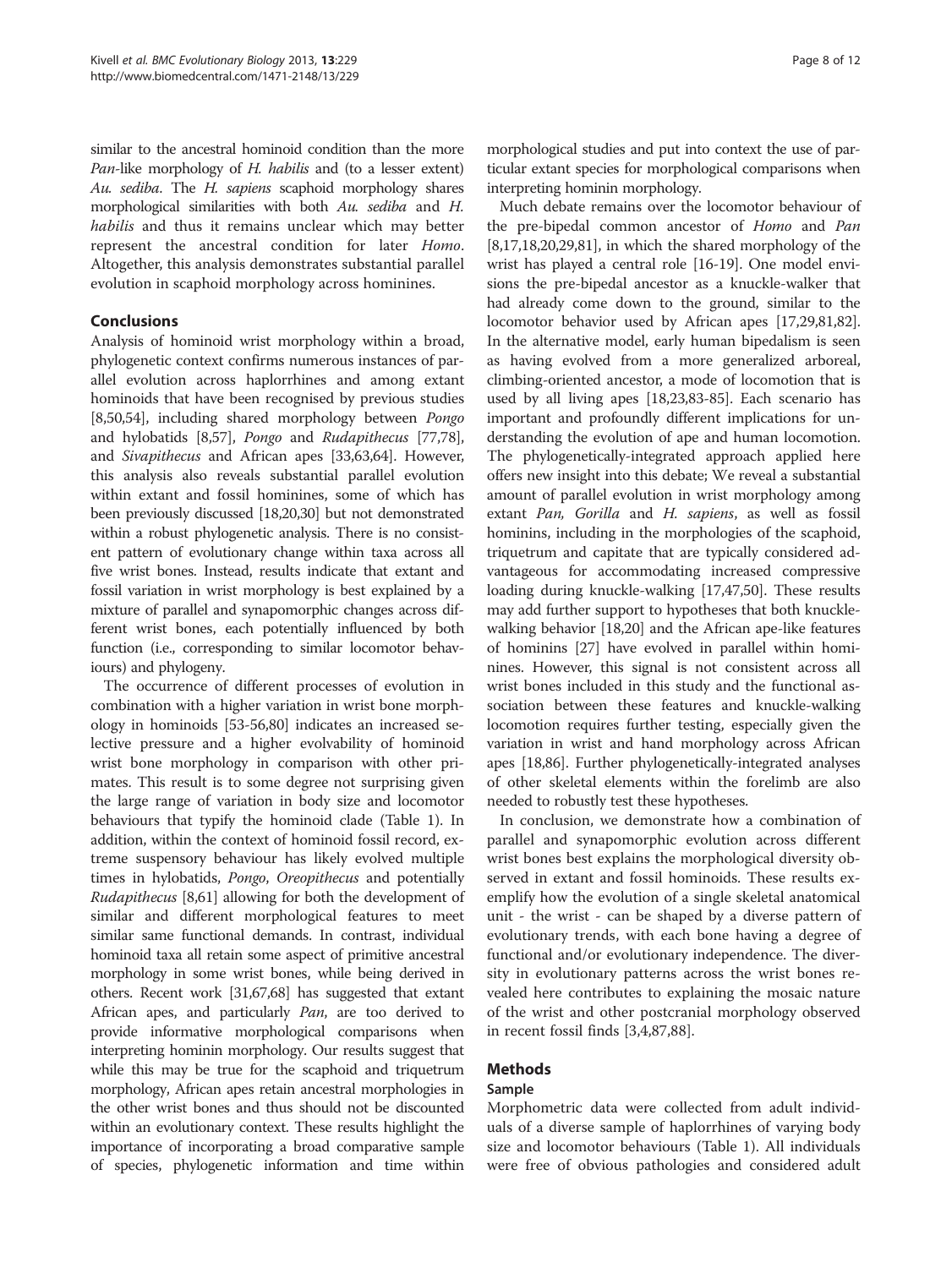<span id="page-9-0"></span>based on dental eruption and/or epiphyseal fusion throughout the associated skeleton. Fossil specimens include Miocene hominoids and Plio-Pleistocene hominins (Table [2](#page-3-0)). Miocene hominoid genera include early Miocene Proconsul (20–17 Ma) and Afropithecus (17.5-17 Ma), midto late Miocene Sivapithecus (12.5-8.5 Ma), and late Miocene Rudapithecus (10 Ma) and Oreopithecus (9– 7 Ma) [8,[89\]](#page-11-0). The postcranial skeletons of Proconsul heseloni and P. nyanzae are well-represented and the locomotor behaviour of both has been reconstructed generally as pronograde, above-branch, arboreal quadrupedalism using a grasping, palmigrade hand posture [8[,90,91](#page-11-0)]. Morphological similarities between the few postcranial remains of Afropithecus and P. nyanzae, suggest that the former was also an arboreal quadruped [[92\]](#page-11-0). Sivapithecus postcranial remains reveal a suite of features that are unlike any extant primate analogue [[34,63,64,](#page-10-0)[93](#page-11-0),[94](#page-11-0)]. Generally it is considered to have been mainly arboreal, emphasizing pronograde, arboreal quadrupedalism [\[63,64,](#page-10-0)[93,95\]](#page-11-0), but more recent research has proposed that vertical climbing [\[34\]](#page-10-0) and perhaps knuckle-walking [[33](#page-10-0)] were part of the *Sivapithecus* locomotor repertoire. Rudapithecus postcranial remains demonstrate distinct similarities to extant great apes [\[77\]](#page-10-0), including strong phalangeal curvature [\[78](#page-10-0)], all of which emphasize suspensory locomotion. The Oreopithecus postcranium is unique, with several morphological features suggesting highly specialized orthograde behaviors, including suspension [\[96,97](#page-11-0)] and perhaps bipedalism [[98\]](#page-11-0), while some have suggested its hand was capable of hominin-like grasping dexterity [[99](#page-11-0)], but see [\[100\]](#page-11-0).

Table [3](#page-6-0) lists the measurements for each bone, which are depicted graphically in the supplementary material (Additional file 3). Mean and standard deviation for each variable, wrist bone and each taxon are given in Additional file 1. These metrics were chosen to quantify the overall size of each wrist bone and their articular facets in a manner that could be reliably measured in a diverse sample of morphologies across different primates. All measurements were taken by one observer (T.L.K.) and on the right side, unless unavailable (then measurements were taken on the left). Intraobserver measurement error was tested on  $n = 25$  specimens on three separate occasions. Measurement errors were calculated using methods outlined by White [[101\]](#page-11-0), and the average error was less than 1% for most variables, although closer to 1.5% for measurement of the length of the scaphoid body (LSB), length and breadth of lunate's radial facet. This measurement error is consistent with other morphometric studies of the hand [\[102\]](#page-11-0). Measurements for all Miocene hominoid taxa were taken on casts, except for *Sivapithecus* parvada (NG Y311 940) and Rudapithecus (RUD 167). Measurements for all Plio-Pleistocene hominin specimens were taken on the original fossils, except those of cf. Australopithecus KNM WT 22944, which were taken from casts (Table [2](#page-3-0)).

Since body weight information is most often not available with museum specimens, all of the raw measurements for each carpal bone were used to create a geometric mean. The geometric mean was used a sizecorrecting variable [\[103-105](#page-11-0)].

#### Phylogeny

The primate molecular phylogeny was taken from the 10 k Trees Project (version 3) [[106](#page-11-0)]. Divergence dates for great apes were amended following [[107\]](#page-11-0). Fossil species were placed onto the phylogeny following the best solution given the divergence dates of the molecular phylogeny [\[106](#page-11-0)] and the inferred taxonomic divergence and time of last occurrence of the fossils following recently published information [3[,78,](#page-10-0)[108\]](#page-11-0).

#### Statistical procedure

Size-corrected morphological measurements were used as input to a phylogenetically weighted principal components analysis in order to minimize type I error in statistical estimators [[109,110\]](#page-11-0). Output scores represent species values that are weighted for phylogenetic distance. The variation of PC scores (for both observed and inferred ancestral species) between hominoids and other haplorrhines for each PC for each bone were compared using an F-test for equality of variance.

#### Inferring variable rates and ancestral estimates

The output scores of the phylogenetically-weighted principal components analyses were used to estimate rates of change and ancestral values. Phylogenetic comparative methods infer evolutionary trends based on variation of a trait across different species and a phylogenetic tree that describes the relatedness between those species [[111\]](#page-11-0). To infer changes on ancestral branches, models of evolution are used that lay out the principles to 'count back in time' [11,[112\]](#page-11-0). We use a method ('Independent Evolution', 'IE') that is based on the principles of an Adaptive Peak model of evolution [[112\]](#page-11-0) and allows ancestral state and variable rate estimation for individual branches of a phylogenetic tree [12,[45](#page-10-0)]. This method incorporates aspects of more traditionally used models (Brownian Motion and Ornstein-Uhlenbeck) as special cases. The assumptions of the IE method consider that extant variation is the necessary result of foregone changes, and thus that extant trait variation bears crucial information on evolutionary history. IE infers evolution based only on observed (extant and/or fossil) variation and phylogenetic relatedness (no a priori model parameters), and therefore has less stringent data assumptions and a decreased reliance on a prior model assumptions [\[113\]](#page-11-0).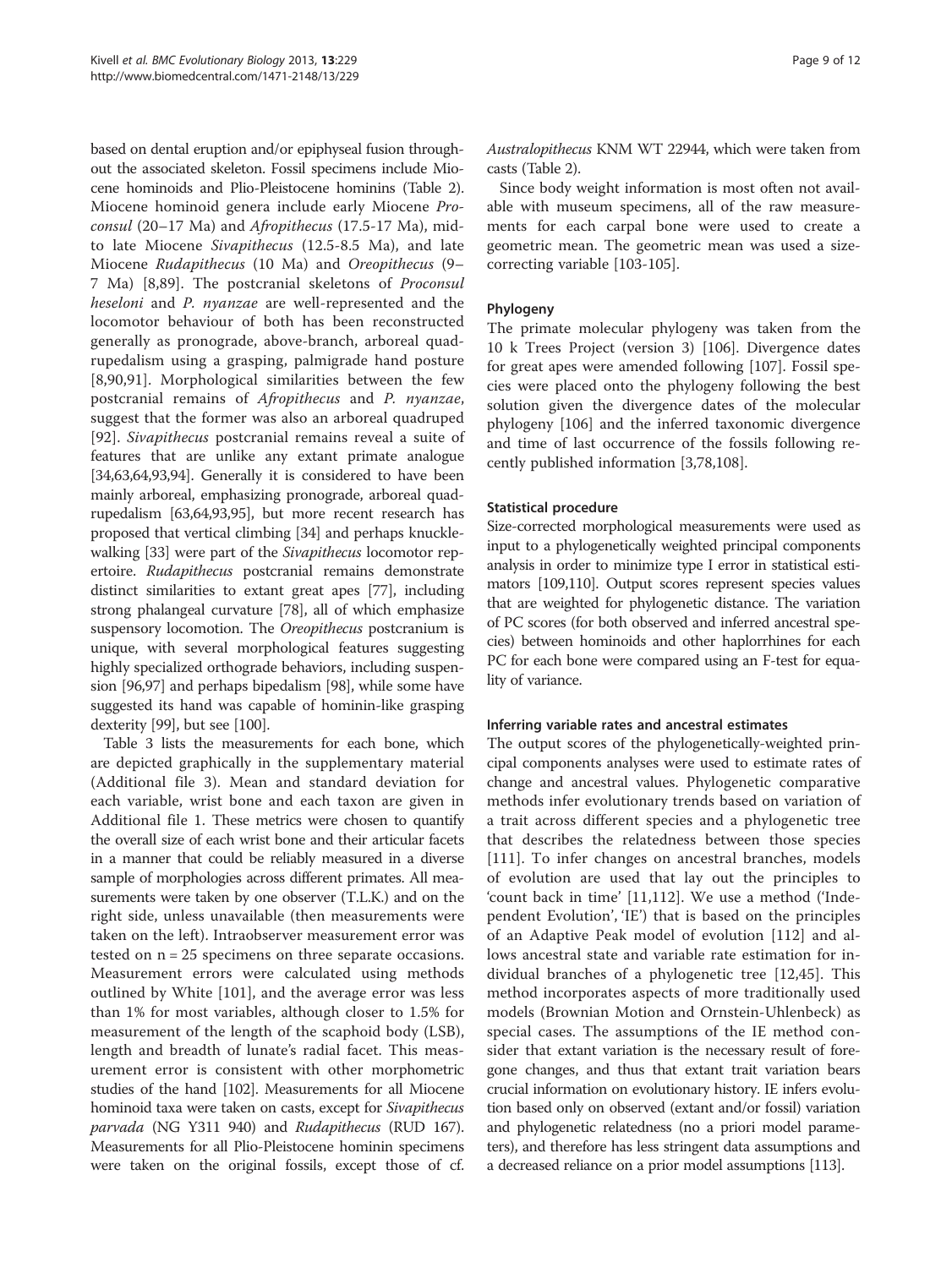#### <span id="page-10-0"></span>Phylogenetic mapping

To visualize the temporal origin and rate of underlying morphological changes for all individual branches of the phylogenetic tree, we mapped the inferred rates and ancestral values back onto the phylogeny in a colour-coded manner. Plots in Figure [2](#page-5-0) indicate the PCA-scores for all observed (full symbols) and estimated ancestral values (empty symbols). Colour codes (shades of green and red) were chosen to indicate a gradual differentiation between PC1 and PC2. Corresponding colour codes were used to represent the observed and estimated values in the tree. The colour hue for the nodal values hereby represents their location in PC1-PC2 morphospace. Colour codes for the branches in the tree relate to the rate of change in either direction of the morphospace (green or red-coded in the plot). The colour hue for the branches in the tree corresponds to the absolute value of the rate of change (with a more intense colour for higher rates of change).

#### Additional files

[Additional file 1:](http://www.biomedcentral.com/content/supplementary/1471-2148-13-229-S1.docx) Mean (above) and standard deviation (below) for each carpal variable and the geometric mean (geomean) in each taxon for the (a) hamate, (b) lunate, (c) triquetrum, (d) capitate and (e) scaphoid. Variable acronyms the same as in Table [1.](#page-2-0)

[Additional file 2:](http://www.biomedcentral.com/content/supplementary/1471-2148-13-229-S2.pdf) Measurements for each wrist bone used in this analysis, shown on human bones as an example. Acronyms are the same as described in Table [3](#page-6-0).

[Additional file 3:](http://www.biomedcentral.com/content/supplementary/1471-2148-13-229-S3.pdf) Results of the phylogenetic principal component analysis (PC1 and PC2) on the scaphoid wrist variables, including all haplorrhine taxa, and the estimated ancestral states (nodes) and rates (branches) plotted in morphospace (left) and on a

phylogenetic tree (right). Symbols and colour gradient the same as described in Figure [2.](#page-5-0)

#### Competing interests

The authors declare that they have no competing interests.

#### Authors' contributions

All authors participated in conceiving and designing the study. TLK provided data. JBS performed the statistical analyses. All authors wrote the paper. All authors read and approved the final manuscript.

#### Acknowledgements

This research was funded by the Natural Sciences and Engineering Research Council (NSERC) of Canada, the General Motors Women in Science and Mathematics Award and the Max Planck Society (TLK), the Fundação para a Ciência e a Tecnologia [grant number SFRH/BD/60349/ 2009] (APB), and the UK Natural Environment Research Council [grant number NE/H022937/1] (JBS).

We thank Christophe Soligo and two anonymous reviewers for their useful comments and insights. We are grateful to F. Spoor and L Kordos for access to fossils under their care, D. Begun, A. Walker and M. Rose for access to Miocene fossil casts, and the following institutions and curators for access to extant and fossil specimens under their care: W. Wendelen, M. Louette and E. Gilissen (Musée royal del'Afrique centrale); M. Harman (Powell-Cotton Museum); L. Gordon and D. Hunt (Smithsonian Institution); Y. Haile-Selassie and L. Jellema (Cleveland Museum of Natural History); J. Chupasko and M. Omura (Harvard Museum of Comparative Zoology); J. Sirianni and E. Hammerl (SUNY University at Buffalo); J. Eger and S. Woodward (Royal Ontario Museum); F. Burton (University of Toronto); F. Mayer (Berlin Museum für Naturkunde), V. Volpato (Frankfurt Senckenberg Museum), C. Boesch (Max Planck Institute for Evolutionary Anthropology), M. Teschler-

Nicola and R. Muehl (Vienna Natural History Museum); Y. Rak and I. Hershkovitz (Tel Aviv University); W. Kimbel, G. Semishaw and G. Shimelies (National Museum of Ethiopia); A. Kweka and A. Gidna (Tanzanian National Museum and House of Culture). B. Zipfel and R. Clarke (University of the Witwatersrand); S. Potze (Ditsong National Museum of Natural History).

#### Author details

<sup>1</sup>School of Anthropology and Conservation, University of Kent, Canterbury, UK. <sup>2</sup>Department of Human Evolution, Max Planck Institute for Evolutionary Anthropology, Leipzig, Germany. <sup>3</sup>Department of Anthropology, University College London, London, UK. <sup>4</sup>Department of Anthropology, Stony Brook University, Stony Brook, USA. <sup>5</sup>Department of Genetics, Evolution and Environment, University College London, London, UK.

#### Received: 13 May 2013 Accepted: 11 October 2013 Published: 23 October 2013

#### References

- 1. Rudwick MJS: The inference of function from structure in fossils. Br J Philos Sci 1964, 15(57):27–40.
- 2. Carrano MT: Homoplasy and the evolution of dinosaur locomotion. Paleobiology 2000, 26(3):489–512.
- 3. Kivell TL, Kibii JM, Churchill SE, Schmid P, Berger LR: Australopithecus sediba hand demonstrates mosaic evolution of locomotor and manipulative abilities. Science 2011, 333(6048):1411–1417.
- 4. Ward CV: Interpreting the posture and locomotion of australopithecus afarensis: where do we stand? In Yearbook of physical anthropology, Vol 45. Edited by Ruff C.; 2002:185–215. vol. 45.
- 5. Carroll RL: Patterns and processes of vertebrate evolution, vol. 2. Cambridge: Cambridge University Press; 1997.
- 6. Hallgrímsson B, Hall BK: Variation: a central concept in biology. Burlington: Academic Press; 2011.
- 7. Kemp TS: The origin and evolution of mammals. Oxford: Oxford University Press; 2005.
- 8. Begun DR: How to identify (as opposed to define) a homoplasy: examples from fossil and living great apes. J Hum Evol 2007, 52(5):559–572.
- 9. Martin RD, Martin A-E: Primate origins and evolution: a phylogenetic reconstruction. Princeton: Princeton University Press; 1990.
- 10. Brooks DR, McLennan DA: The nature of diversity: an evolutionary voyage of discovery. Chicago: University of Chicago Press; 2002.
- 11. Pagel M: Inferring the historical patterns of biological evolution. Nature 1999, 401(6756):877–884.
- 12. Smaers JB, Dechmann DKN, Goswami A, Soligo C, Safi K: Comparative analyses of evolutionary rates reveal different pathways to encephalization in bats, carnivorans, and primates. Proc Natl Acad Sci USA 2012, 109(44):18006–18011.
- 13. Sakamoto M, Ruta M: Convergence and divergence in the evolution of cat skulls: temporal and spatial patterns of morphological diversity. PLoS One 2012, 7(7):e39752.
- 14. Demes B, Larson SG, Stern JT, Jungers WL, Biknevicius AR, Schmitt D: The kinetics of primate quadrupedalism: hindlimb drive reconsidered. J Hum Evol 1994, 26(5-6):353-374.
- 15. Schmitt D: Insights into the evolution of human bipedalism from experimental studies of humans and other primates. J Exp Biol 2003, 206(9):1437–1448.
- 16. Marzke MW: Origin of the human hand. Am J Phys Anthropol 1971, 34(1):61–84.
- 17. Richmond BG, Begun DR, Strait DS: Origin of human bipedalism: the knuckle-walking hypothesis revisited. Am J Phys Anthropol 2001, 116(S33):70–105.
- 18. Kivell TL, Schmitt D: Independent evolution of knuckle-walking in african apes shows that humans did not evolve from a knuckle-walking ancestor. Proc Natl Acad Sci U S A 2009, 106(34):14241–14246.
- 19. Tuttle RH: Knuckle-walking and problem of human origins. Science 1969, 166(3908):953–961.
- 20. Dainton M, Macho GA: Did knuckle walking evolve twice? J Hum Evol 1999, 36(2):171–194.
- 21. Stern JT, Susman RL: The locomotor anatomy of australopithecus afarensis. Am J Phys Anthropol 1983, 60(3):279–317.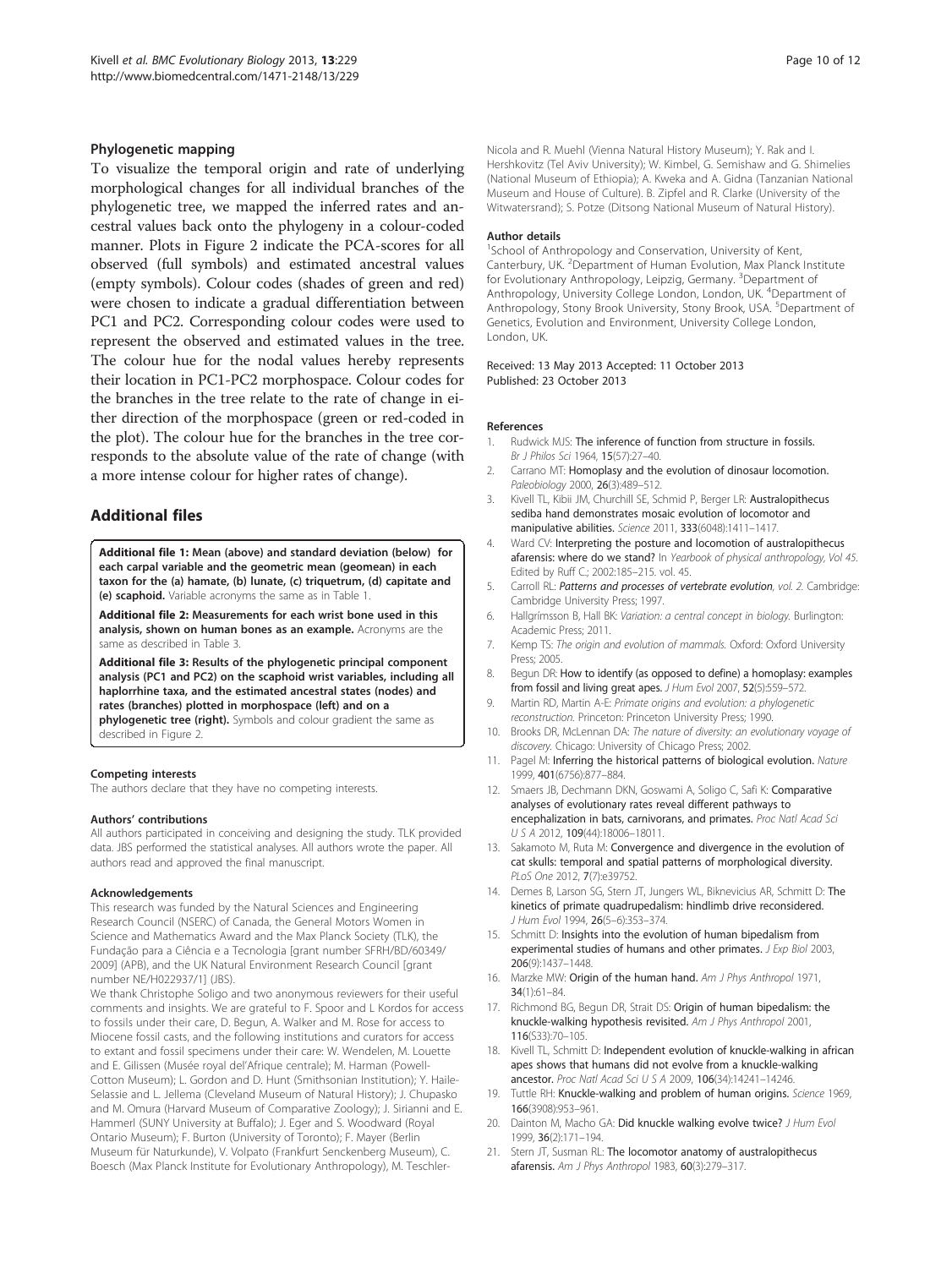- <span id="page-11-0"></span>22. Marzke MW: Joint functions and grips of the australopithecus afarensis hand, with special reference to the region of the capitate. J Hum Evol 1983, 12(2):197–211.
- 23. Stern J: Before bipedality. Yrbk Phys Anthropol 1975, 19:59-68.
- 24. Panger MA, Brooks AS, Richmond BG, Wood B: Older than the oldowan? rethinking the emergence of hominin tool use. Evol Anthropol 2002, 11(6):235–245.
- 25. Tocheri MW: Three-dimensional riddles of the radial wrist: derived carpal and carpometacarpal joint morphology in the genus homo and the implications for understanding the evolution of stone tool-related behaviors in hominins. Tempe: Arizona State University; 2007.
- 26. Niewoehner WA, Weaver AH, Trinkaus E: Neandertal capitate metacarpal articular morphology. Am J Phys Anthropol 1997, 103(2):219–233.
- 27. Napier J: Fossil hand bones from olduvai gorge. Nature 1962, 196(4853):409–411.
- 28. Begun DR: Relations among the great apes and humans: New interpretations based on the fossil great ape dryopithecus. Yearb Phys Anthropol 1994, 37:11–63.
- 29. Begun DR: Miocene fossil hominids and the chimp-human clade. Science 1992, 257(5078):1929.
- 30. Dainton M: Palaeoanthropology Did our ancestors knuckle-walk? Nature 2001, 410(6826):324–325.
- 31. Lovejov CO, Suwa G, Simpson SW, Matternes JH, White TD: The great divides: ardipithecus ramidus reveals the postcrania of Our last common ancestors with african apes. Science 2009, 326(5949):100–106.
- 32. De Beer GR: Embryos and ancestors, revised edition edn. Oxford: Oxford University Press; 1954.
- 33. Begun DR, Kivell TL: Knuckle-walking in sivapithecus? the combined effects of homology and homoplasy with possible implications for pongine dispersals. J Hum Evol 2011, 60(2):158–170.
- 34. Madar SI, Rose MD, Kelley J, MacLatchy L, Pilbeam D: New Sivapithecus postcranial specimens from the Siwaliks of Pakistan. J Hum Evol 2002, 42(6):705-752.
- 35. Berger LR, De Ruiter DJ, Churchill SE, Schmid P, Carlson KJ, Dirks PH, Kibii JM: Australopithecus sediba: A new species of Homo-like australopith from South Africa. Science 2010, 328(5975):195–204.
- 36. Berger LR: The mosaic nature of Australopithecus sediba. Science (New York, NY) 2013, 340(6129):163–165.
- 37. Young NM: A reassessment of living hominoid postcranial variability: implications for ape evolution. J Hum Evol 2003, 45(6):441-464.
- 38. Lockwood CA, Fleagle JG: The recognition and evaluation of homoplasy in primate and human evolution. Am J Phys Anthropol 1999, 110(S29):189-232.
- 39. Lockwood CA: Homoplasy and adaptation in the atelid postcranium. Am J Phys Anthropol 1999, 108(4):459-482.
- 40. Sarmiento EE, Stiner E, Mowbray K: Morphology-based systematics (MBS) and problems with fossil hominoid and hominid systematics. Anat Rec 2002, 269(1):50–66.
- 41. Lockwood CA: Adaptation and functional integration in primate phylogenetics. J Hum Evol 2007, 52(5):490–503.
- 42. Williams BA: Comparing levels of homoplasy in the primate skeleton. J Hum Evol 2007, 52(5):480–489.
- 43. Collard M, Wood B: Hominin homoiology: an assessment of the impact of phenotypic plasticity on phylogenetic analyses of humans and their fossil relatives. J Hum Evol 2007, 52(5):573–584.
- 44. Diogo R, Wood B: Soft-tissue anatomy of the primates: phylogenetic analyses based on the muscles of the head, neck, pectoral region and upper limb, with notes on the evolution of these muscles. J Anat 2011, 219(3):273–359.
- 45. Smaers JB, Vinicius L: Inferring macro-evolutionary patterns using an adaptive peak model of evolution. Evol Ecol Res 2009, 11(7):991–1015.
- 46. Jenkins F: Wrist rotation in primates: a critical adaptation for brachiators. Symp Zool Soc Lond: 1981 1981, 1981:429–451.
- 47. Jenkins F, Fleagle J: Knuckle-walking and the functional anatomy of the wrists in living apes. In Primate functional morphology and evolution. Edited by Tuttle R. The Hague: Mouton & Co; 1975:213–227.
- 48. Ziemer LK: Functional morphology of forelimb joints in the woolly monkey lagothrix lagothricha. Contrib Primatol 1978, 14:1-130.
- 49. Hamrick MW: Functional morphology of the lemuriform wrist joints and the relationship between wrist morphology and positional behavior in arboreal primates. Am J Phys Anthropol 1996, 99(2):319-344
- 50. Richmond BG: Functional morphology of the midcarpal joint in knucklewalkers and terrestrial quadrupeds. In Human origins and environmental backgrounds. Chicago: Springer; 2006:105–122.
- 51. Kivell TL: Ontogeny of the hominoid midcarpal joint and implications for the origin of human bipedalism. Toronto: University of Toronto; 2007.
- 52. Daver G, Berillon G, Grimaud-Herve D: Carpal kinematics in quadrupedal monkeys: towards a better understanding of wrist morphology and function. J Anat 2012, 220(1):42–56.
- 53. Lewis OJ: Osteological features characterizing wrists of monkeys and apes, with a reconsideration of this region in dryopithecus-(proconsul) africanus. Am J Phys Anthropol 1972, 36(1):45-58.
- 54. Corruccini RS: Comparative osteometrics of the hominoid wrist joint, with special reference to knuckle-walking. J Hum Evol 1978, 7(4):307-321.
- 55. Corruccini RS, Ciochon RL, McHenry HM: Osteometric shape relationships in wrist joint of some anthropoids. Folia Primatol 1975, 24(4):250-274.
- 56. O'connor BL: Functional morphology of cercopithecoid wrist and inferior radioulnar joints, and their bearing on some problems in evolution of hominoidea. Am J Phys Anthropol 1975, 43(1):113-121.
- 57. Lewis OJ: Functional morphology of the evolving hand and foot. Oxford: Clarendon Press; 1989.
- Drapeau MS, Ward CV: Forelimb segment length proportions in extant hominoids and australopithecus afarensis. Am J Phys Anthropol 2006, 132(3):327–343.
- 59. Cant JGH, Youlatos D, Rose MD: Locomotor behavior of lagothrix lagothricha and ateles belzebuth in yasuni national park, ecuador: general patterns and nonsuspensory modes. J Hum Evol 2001, 41(2):141–166.
- 60. Rose MD: Functional morphological similarities in the locomotor skeleton of miocene catarrhines and platyrrhine monkeys. Folia Primatol 1996, 66(1-4):7-14.
- 61. Larson SG: Parallel evolution in the hominoid trunk and forelimb. Evol Anthropol: Issues, News, and Rev 1998, 6(3):87–99.
- 62. Youlatos D: Atelines, apes and wrist joints. Folia Primatol 1996, 67(4):193–198.
- 63. Rose M: Hominoid postcranial specimens from the middle miocene chinji formation, pakistan. J Hum Evol 1984, 13(6):503-516.
- 64. Spoor CF, Sondaar PY, Hussain ST: A new hominoid hamate and first metacarpal from the late miocene nagri formation of pakistan. J Hum Evol 1991, 21(6):413–424.
- 65. Ward CV, Leakey MG, Brown B, Brown F, Harris J, Walker A: South turkwel: a new pliocene hominid site in kenya. J Hum Evol 1999, 36(1):69-95.
- 66. Drapeau MSM, Ward CV: Forelimb segment length proportions in extant hominoids and australopithecus afarensis. Am J Phys Anthropol 2007, 132(3):327–343.
- 67. Sayers K, Raghanti MA, Lovejoy CO: Human evolution and the chimpanzee referential doctrine. Annu Rev Anthropol 2012, 41:1.
- 68. Sayers K, Lovejoy CO: The chimpanzee has no clothes. Curr Anthropol 2008, 49(1):87–114.
- 69. Heinrich R, Rose M, Leakey RE, Walker A: Hominid radius from the middle pliocene of lake turkana, Kenya. Am J Phys Anthropol 1993, 92(2):139-148.
- 70. Sarmiento EE: Anatomy of the hominoid wrist joint: its evolutionary and functional implications. Int J Primatol 1988, 9(4):281–345.
- 71. Zylstra M: Functional morphology of the hominoid forelimb: implications for knuckle-walking and the origin of hominid bipedalism. Toronto: University of Toronto; 1999.
- 72. Orr CM, Leventhal EL, Chivers SF, Marzke MW, Wolfe SW, Crisco JJ: Studying Primate Carpal Kinematics in Three Dimensions Using a Computed-Tomography-Based Markerless Registration Method. Anat Rec-Adv Integr Anat Evol Biol 2010, 293(4):692-709.
- 73. Rose M: Functional anatomy of the Cheiridia. In Orang-utan biology. Edited by Schwartz J. Oxford: Oxford University Press; 1988:299–310.
- 74. Kivell TL: A comparative analysis of the hominin triquetrum (SKX 3498) from Swartkrans, South Africa. S Afr J Sci 2011, 107(5-6):60-69.
- 75. Marzke MW, Toth N, Schick K, Reece S, Steinberg B, Hunt K, Linscheid R, An K: EMG study of hand muscle recruitment during hard hammer percussion manufacture of oldowan tools. Am J Phys Anthropol 1998, 105(3):315-332.
- 76. Maki J, Trinkaus E: Opponens pollicis mechanical effectiveness in neandertals and early modern humans. Paleo Anthropol 2011, 2011:62–71.
- 77. Kivell TL, Begun DR: New primate carpal bones from Rudabánya (late Miocene, Hungary): taxonomic and functional implications. J Hum Evol 2009, 57(6):697–709.
- 78. Begun DR, Nargolwalla MC, Kordos L: European Miocene hominids and the origin of the African ape and human clade. Evol Anthropol: Issues, News, and Rev 2012, 21(1):10–23.
- 79. Tuttle RH: Quantitative and functional studies on hands of anthropoidea. I. The hominoidea. J Morphol 1969, 128(3):309–363.